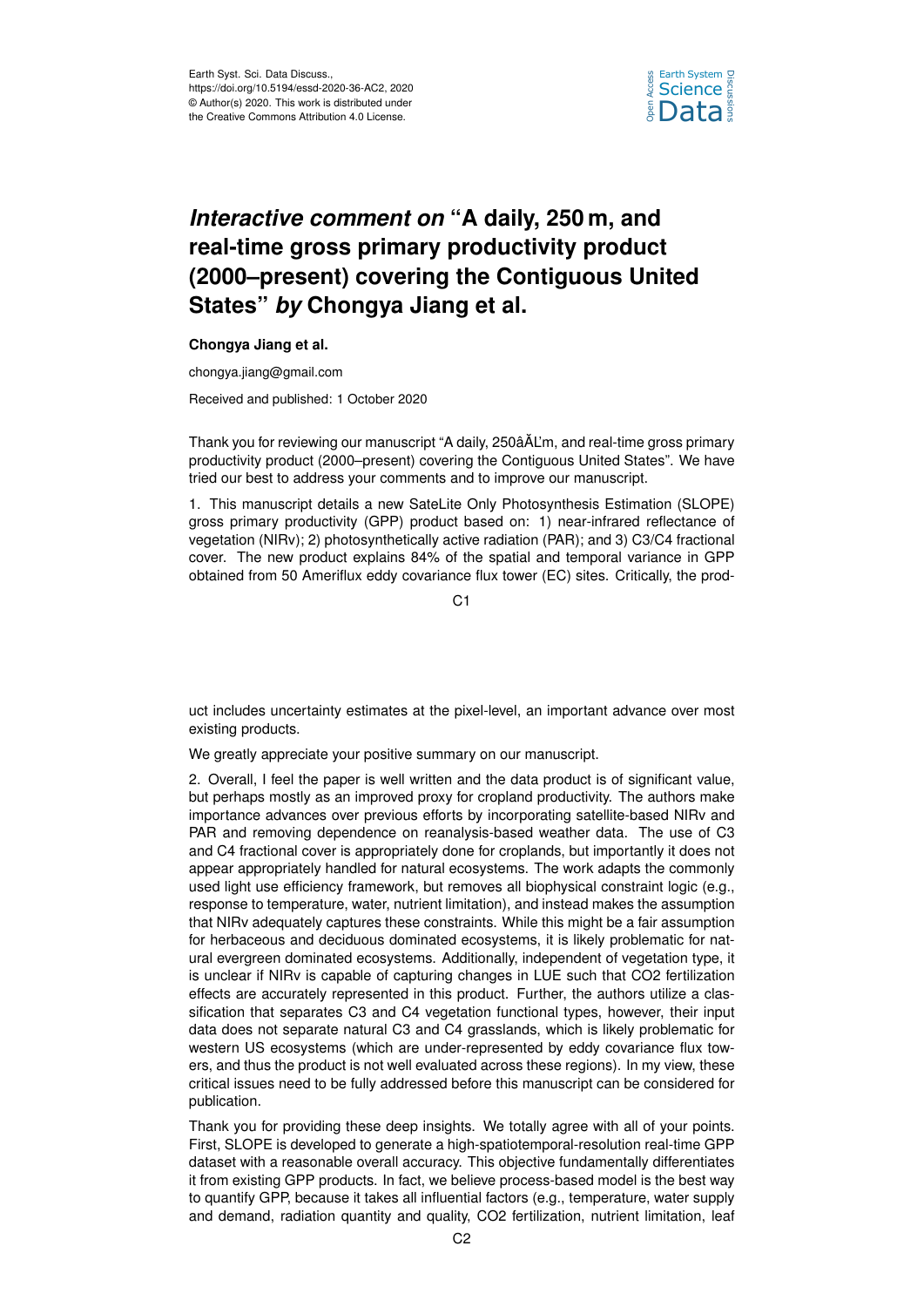physiology, and canopy structure) into consideration. The authors have been persistently devoting to this direction (Jiang and Ryu, 2016; Jiang et al., 2020). However, we are aware that large uncertainties accumulate from both parameterizations and data, and therefore not suitable to generate a high-spatiotemporal-resolution real-time GPP dataset with a reasonable overall accuracy. Light use efficiency model removes heavy burdens from process-based model and is therefore more practical with a reasonable overall accuracy, but it also removes many useful features. Most LUE models only use information content in PAR, FPAR, temperature and humidity, without considerations of CO2 fertilization and nutrient limitation. The parameterizations of temperature and humidity effects are usually empirical, and brings in low resolution and large latency input data. SLOPE removes these uncertainties in both parameterizations and data through removing explicit biophysical constraints. Because plants adapt to environment and optimize their canopy structure and leaf physiology, NIRV,Ref is likely to capture a majority part of biophysical constraints. However, we acknowledge that where and when this strategy leads to more benefits requires much more investigations in the future.

Second, we totally agree with your point on ENF. We have added more interpretation on the poor performance in ENF: "This relatively weak iPUE ∼ SANIRv relationship is expected because evergreen needleleaf forest tends to allocate resources for leaf construction and maintenance at large time scales and does not have much flexibility to change canopy structure and leaf color as a response to varying environment at small time scales (Badgley et al., 2019; Chabot and Hicks, 1982). Previous studies found that changes in xanthophyll cycle instead of chlorophyll concentration or absorbed PAR explained the seasonal variation of photosynthetic capacity in evergreen needleleaf forest (Gamon et al., 2016; Magney et al., 2019). Therefore, SIF was suggested by some studies as a better proxy of photosynthetic capacity in this ecosystem (Smith et al., 2018; Turner et al., 2019), though satellite SIF has coarser spatial resolution, shorter temporal coverage, and larger temporal latency, and lower signal-to-noise ratio than SANIRv."

C3

Third, it is true that the missing of C4 grasses is a limitation. We had a statement in the manuscript that "It is worth mentioning that C4 grassland and shrubland are not considered in this study as no nationwide high-resolution distribution data is available". We have further highlighted the limitation in the end of our Conclusion: "However, caution should be used in the interpretation of GPP seasonal trajectory in evergreen needleleaf forests because of relatively poor relationship between SANIRv and iPUE, and GPP magnitude in southwestern US grasslands because of the ignorance of fraction of C4 grasslands."

Jiang, C., & Ryu, Y. (2016). Multi-scale evaluation of global gross primary productivity and evapotranspiration products derived from Breathing Earth System Simulator (BESS). Remote Sensing of Environment, 186, 528–547. https://doi.org/10.1016/j.rse.2016.08.030

Jiang, C., Ryu, Y., Wang, H., & Keenan, T. F. (2020). An optimality-based model explains seasonal variation in C3 plant photosynthetic capacity. Global Change Biology, gcb.15276. https://doi.org/10.1111/gcb.15276

Badgley, G., Anderegg, L. D. ., Berry, J. A., & Field, C. B. (2019). Terrestrial Gross Primary Production: Using NIR V to Scale from Site to Globe. Global Change Biology, (April), 1–10. https://doi.org/10.1111/gcb.14729

Chabot, B. F., & Hicks, D. J. (1982). The ecology of leaf life spans. Annual Review of Ecology and Systematics. Volume 13, 13(1), 229–259. https://doi.org/10.1146/annurev.es.13.110182.001305

Magney, T. S., Bowling, D. R., Logan, B., Grossmann, K., Stutz, J., & Blanken, P. (2019). Mechanistic evidence for tracking the seasonality of photosynthesis with solar-induced fluorescence. Proceedings of the National Academy of Sciences, (27). https://doi.org/10.1073/pnas.1900278116

Gamon, J. A., Huemmrich, K. F., Wong, C. Y. S., Ensminger, I., Garrity, S., Hollinger,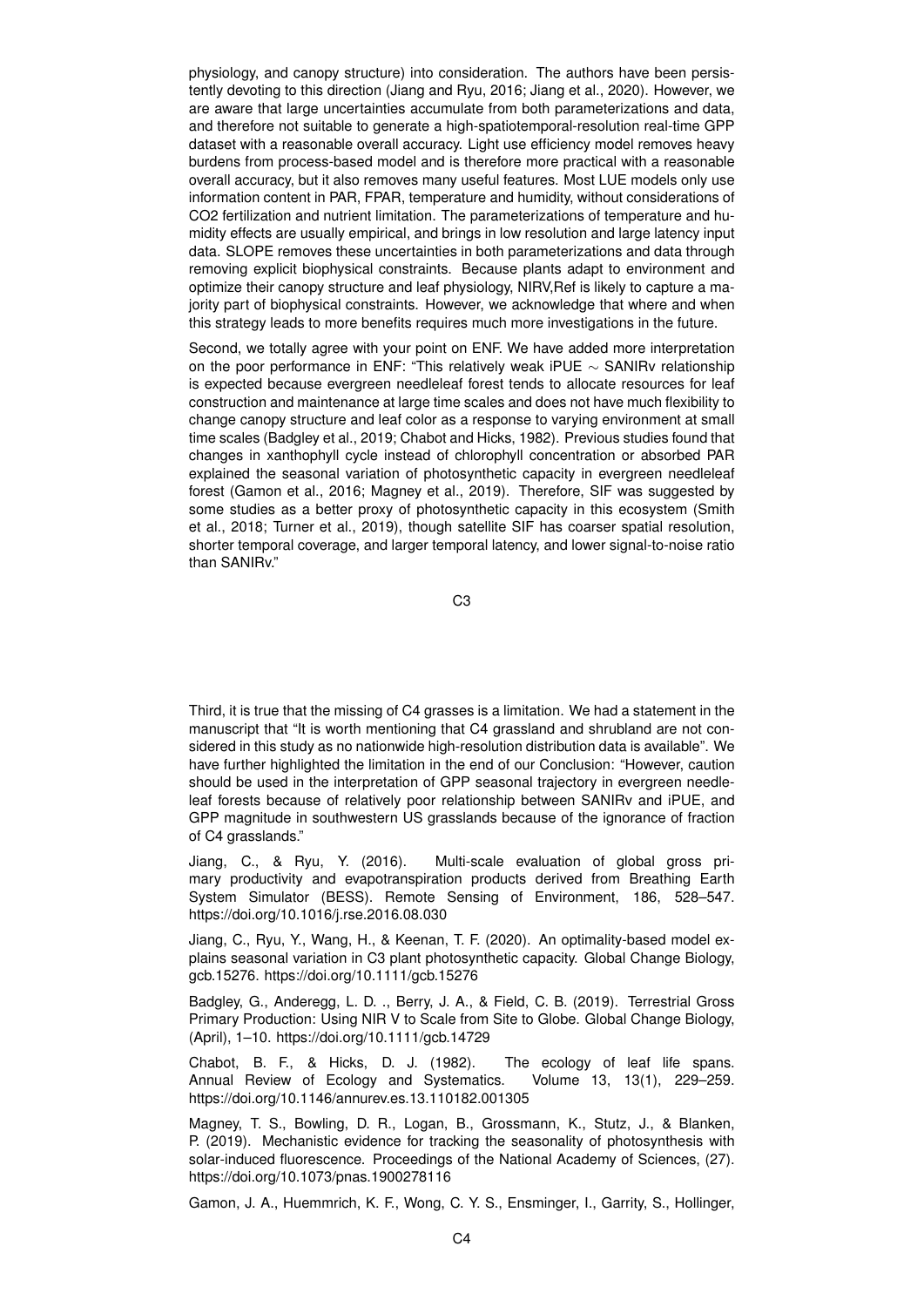D. Y., . . . Peñuelas, J. (2016). A remotely sensed pigment index reveals photosynthetic phenology in evergreen conifers. Proceedings of the National Academy of Sciences, 201606162. https://doi.org/10.1073/pnas.1606162113

Smith, W. K., Biederman, J. A., Scott, R. L., Moore, D. J. P., He, M., Kimball, J. S., . . . Litvak, M. E. (2018). Chlorophyll Fluorescence Better Captures Seasonal and Interannual Gross Primary Productivity Dynamics Across Dryland Ecosystems of Southwestern North America. Geophysical Research Letters, 45(2), 748–757. https://doi.org/10.1002/2017GL075922

Turner, A. J., Köhler, P., Magney, T. S., Frankenberg, C., Fung, I., & Cohen, R. C. (2020). A double peak in the seasonality of California's photosynthesis as observed from space. Biogeosciences, 17(2), 405–422. https://doi.org/10.5194/bg-17-405-2020

3. Line 50-60: Some valid points are made here. However, for the CONUS region in particular, there have been previous advances that already address many of these limitations. In particular, Robinson et al. (2018) utilized high quality weather data interpolated from dense weather station networks across the region and improved landcover data from the National Landcover Data Layer (NLCD). This is a much more appropriate data product to compare the new product against and, if it's available, I recommend this comparison.

Thank you for your kind suggestion. First, we have changed "50 km" to "> 10 km" in the revised manuscript. Second, NLCD still suffers from large time lag issue. Third, we cannot agree more on the importance to compare different products. We suppose comparison should be made in a comprehensive manner, as the authors did in the past (Jiang et al., 2016). However, this is too much for this manuscript and also is not encouraged by this journal. We plan to do that in a separate study.

4. Sections 3.1 and 3.2: I commend the authors for their work to provide robust uncertainty estimates for PAR and SANIRv, and subsequently SLOPE GPP estimates. This is an important advance over most previous efforts. Is the uncertainty due to PAR,

C5

SANIRv, functional classification, and statistical fit included as separate data layers with the final product? This would be a useful addition for understanding pixel-level uncertainty. Also it would be useful to see a map that shows the dominant source of uncertainty at the pixel level, which would highlight potentially how uncertainty varies by region.

We really appreciate this highlight on our novelty. However, we are aware that the uncertainty definitions of different components are quite different: â A c PAR: "Four different PAR estimations are then obtained by Eq. (9), and their ensemble mean and standard deviation are considered as the final estimation and uncertainty, respectively". âAČ SANIRV: "SANIRV is supposed to be smooth within a short time period, therefore, the standard deviation within the  $\pm 3$ -day temporal window is calculated as uncertainty". âA˘ c C4 crop fraction: "The RMSE between predicted and reference CDL C4 fraction ´ is calculated as uncertainty".  $\hat{a} \check{A} \hat{c}$  Slope coefficient: "The RMSE between SANIRVderived and AmeriFlux iPUE for C3 and C4 are calculated as uncertainties of cC3 and cC4, respectively". Although we integrated them to provide a quantitative GPP uncertainty, the attribution to different components and the analysis of their relative importance may not make enough sense. Rather, we suppose investigating the spatiotemporal patterns of GPP product uncertainty makes a lot of sense. However, this requires a comprehensive analysis, as the authors did in the past (Fang et al., 2013), which is too much for this manuscript.

Fang, H., Jiang, C., Li, W., Wei, S., Baret, F., Chen, J. M., . . . Zhu, Z. (2013). Characterization and intercomparison of global moderate resolution leaf area index (LAI) products: Analysis of climatologies and theoretical uncertainties. Journal of Geophysical Research: Biogeosciences, 118(2), 529–548. https://doi.org/10.1002/jgrg.20051

5. Section 3.2: There is very low variance in SANIRv for evergreen vegetation (Figure 5), which results in the lowest correlation with EC GPP data. There are also a few ENF sites with very low correlation (Figure 11). This has been a well-known issue of vegetation reflectance-based indices, such as NIRv. Below are a number of papers that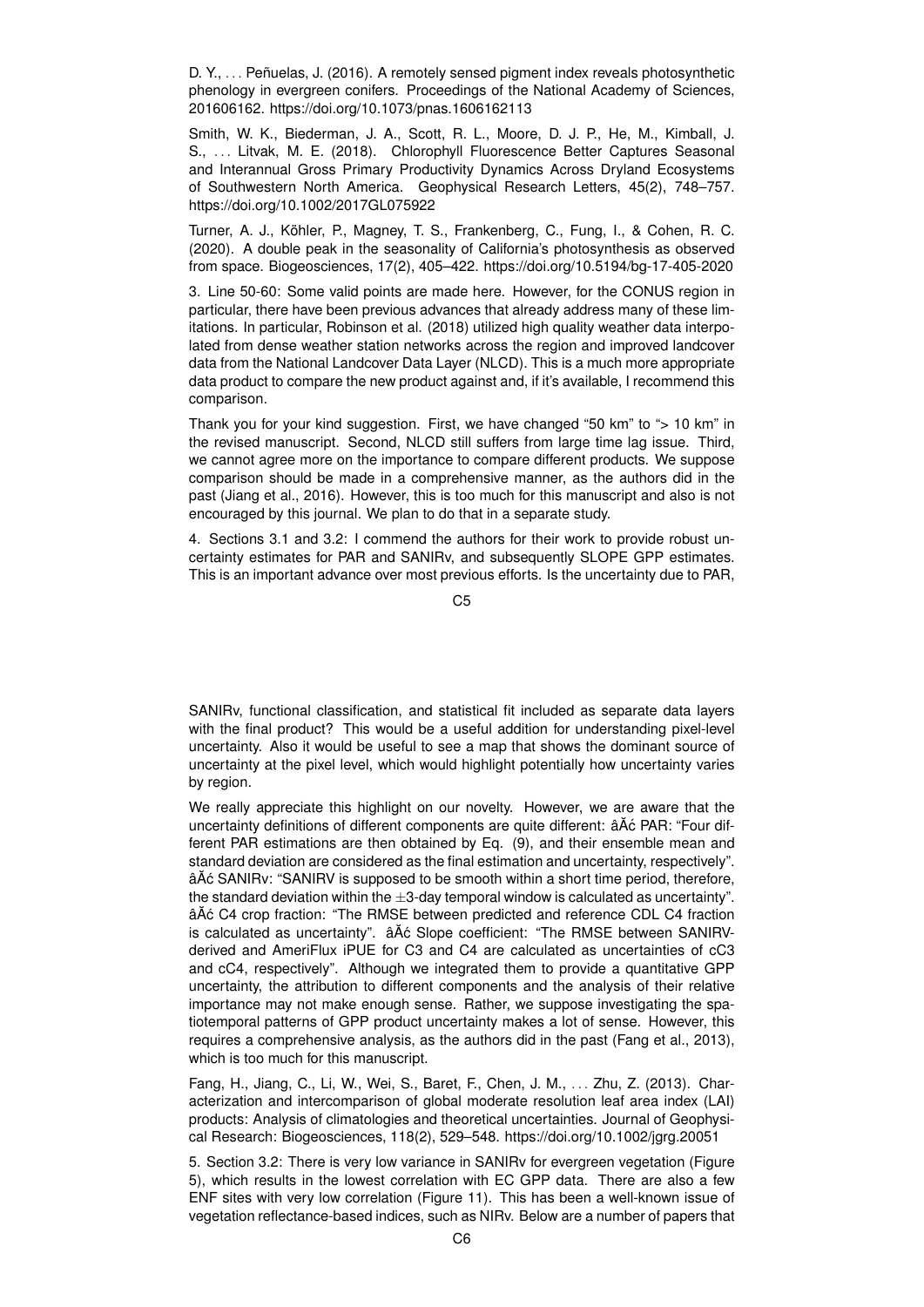discuss this issue and all indicate SIF could be a major improvement. I recommend at minimum that this issue and ways forward, such as downscaling TROPOMI SIF (Turner et al., 2019), be included prominently in the discussion of this paper.

Thank you for your suggestion. Please refer to our response 2.

6. Section 3.3: There are dynamic mixtures of C3 and C4 species throughout the natural ecosystems of the Western US. As far as I can tell this analysis and it's reliance on NLCD data is unable to account for these important ecosystems since NLCD does not represent C3 and C4 grasslands. These are also regions where EC sites are not well represented and thus the product 1) does not accurately capture; and 2) is not well constrained or evaluated across these ecosystems. At minimum, this needs to be pointed out very clearly throughout the methods and discussion of this paper. Alternatively, and maybe more appropriately, it seems the authors present an advanced cropland productivity product and perhaps natural regions including C3/C4 grasslands and evergreen forests should be masked out. It is my view that the current work has major limitations for accurately representing natural ecosystems.

Thanks for pointing out this issue. We were aware of the paper you suggested. However, the dataset and model generated in that paper was limited in a small region and we were unable to apply it to the whole CONUS. We had a statement in the manuscript that "It is worth mentioning that C4 grassland and shrubland are not considered in this study as no nationwide high-resolution distribution data is available". We have further highlighted the limitation in the end of our Conclusion: "However, caution should be used in the interpretation of GPP seasonal trajectory in evergreen needleleaf forests because of relatively poor relationship between SANIRv and iPUE, and GPP magnitude in southwestern US grasslands because of the ignorance of fraction of C4 grasslands."

7. The authors cite Badgley et al. (2019) as justification for separating the model based on only C3 and C4 functional types. Yet, that paper also indicated that the

 $C<sub>7</sub>$ 

best model fit between NIRv and GPP included separation between deciduous and evergreen ecosystem types as well. Based on this, the authors should include further justification for their model framework.

(Badgley et al., 2019) separated 'evergreen' from 'deciduous' because they found "differing slopes for evergreen, deciduous, and crop ecosystem types". In our study, however, we found ENF has similar slope  $(c = 3.35)$  with all C3 PFTs  $(c = 3.46)$ . Therefore, we decided not to separate them.

8. I recommend a map of the flux sites utilized overlaying the NLCD / CDL data utilized. This would highlight that the product has not been evaluated across important western US ecosystem types including dry herbaceous, shrub, and evergreen forests. Also for Table S1, one of the only dryland evergreen forest sites utilize (NR1) is reproduced twice and it's unclear if years 2000-2007 or 2000-2014 are utilized in the analysis.

Thank you so much for point out this fault. Yes, we double-counted this site (US-NR1). We used two different GPP datasets, AmeriFlux L4 and FLUXNET2015. We gave priority to FLUXNET2015 and removed the overlapped sites from AmeriFlux L4. We have remade this table as well as all results. We have highlighted the limitation in the end of our Conclusion: "However, caution should be used in the interpretation of GPP seasonal trajectory in evergreen needleleaf forests because of relatively poor relationship between SANIRv and iPUE, and GPP magnitude in southwestern US grasslands because of the ignorance of fraction of C4 grasslands."

9. Consider dropping the NASA Blue Marble background from all maps. This is unnecessary and potentially distracting.

We have followed your suggestion and remade all maps.

10. Why use a soil adjusted NIRv? One of the advantages of NIRv is that is naturally isolates a pure vegetation signal (Bagdley et al., 2019).

Because NIRv is still influenced by soil signal. We had a statement on this concern: